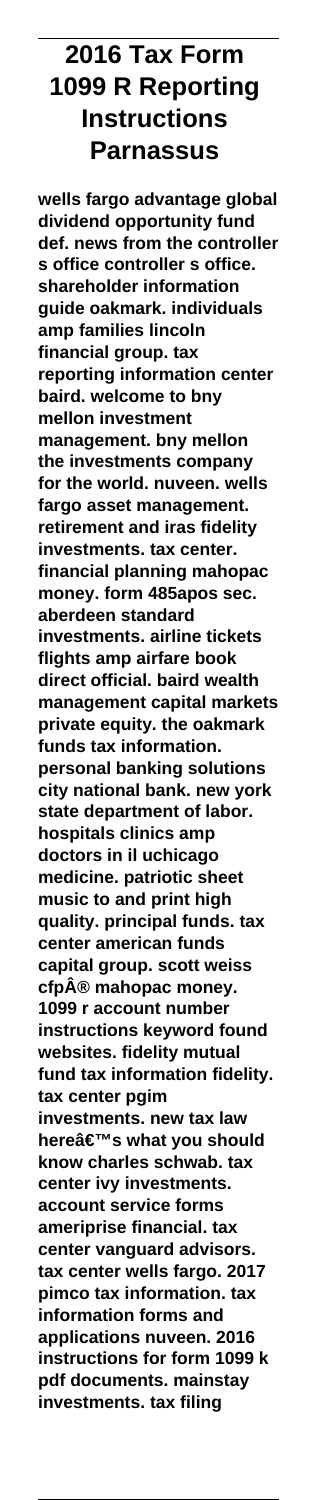**information for your vanguard accounts vanguard. 1099 r form instructions keyword found websites listing. tax time resources schwab. home page capital group. dodge amp cox funds general information amp tax guides. morningstar empowering investor success. annuity amp life insurance solutions brighthouse financial. eastern spice blackburn pizzas burgers kebabs curries. janus henderson investors united states. dividend distributions t rowe price. mutual fund amp etf research zacks investment research. form adv provided in. wd 40 company def 14a nov 2 2017 1 13 pm seeking alpha**

# **Wells Fargo Advantage Global Dividend Opportunity Fund DEF**

December 21st, 2014 - Notice is hereby given that the Annual Meeting of Shareholders the Meeting of the Wells Fargo Advantage Global Dividend Opportunity Fund the Fund will be held on February 9 2015 at 10 30 a m Pacific time at the offices of Wells Fargo Advantage Funds® 525 Market Street 12th Floor San'

### '**News From the Controller s Office Controller s Office**

December 21st, 2019 - For tax reporting W 2 The News from the Controller s Office page of the Controller s Office website has been enhanced with the following features to improve readability and to enhance the ability to search for newsletter articles One of the key IRS forms the Controllerâ€<sup>™s</sup> Office must review are any **IRS Form 1099 MISC issued** to UCSF''**shareholder information guide oakmark december 26th, 2019 shareholder information guide 2016 tax year the instructions in your irs form 1040 for information about reporting qualified dividends including holding period irs**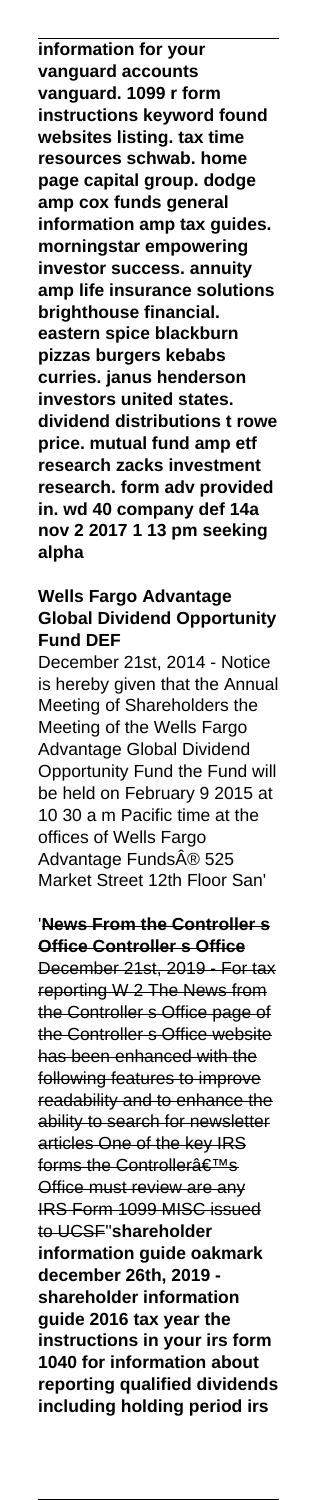# **form 1099 r reports all distributions from retirement accounts such as iras 401 k plans and**

**annuities**''**INDIVIDUALS AMP FAMILIES LINCOLN FINANCIAL GROUP**

DECEMBER 23RD, 2019 - THERE ARE

MANY FACTORS YOU LL WANT TO

CONSIDER IN TERMS OF DEATH

BENEFITS TAX ADVANTAGES AND

FLEXIBILITY RAISING FINANCIALLY SAVVY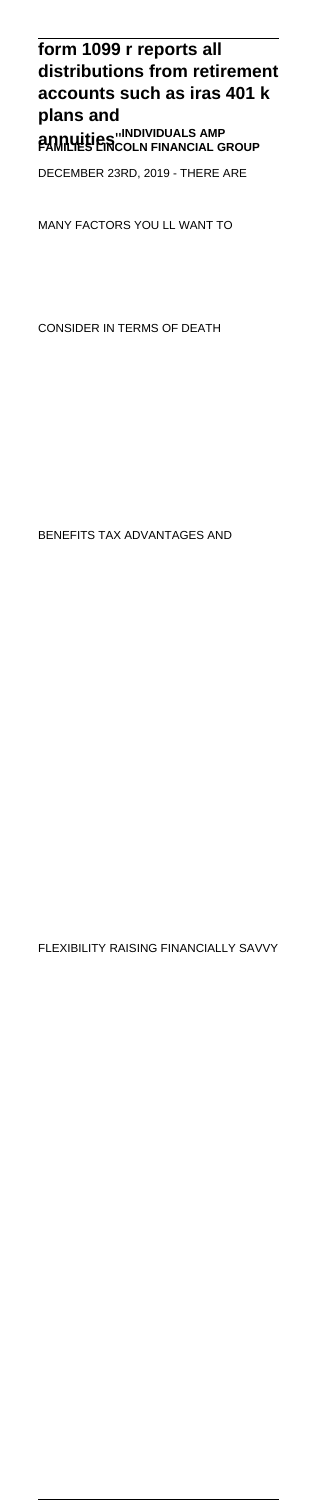ONLINE FINANCES INCLUDING THE LINCOLN NATIONAL LIFE INSURANCE COMPANY FORT WAYNE IN AND IN NEW YORK LINCOLN LIFE AMP ANNUITY COMPANY OF NEW YORK SYRACUSE NY'

'**TAX REPORTING INFORMATION CENTER BAIRD** DECEMBER 21ST, 2019 - CONSOLIDATED 1099 TAX STATEMENT FORM 1099 DIV

1099 INT 1099 OID IF ADJUSTMENTS TO

THE AMOUNTS REPORTED BY BAIRD ARE

NECESSARY REFER TO IRS

INSTRUCTIONS FOR FORM 8949 YOU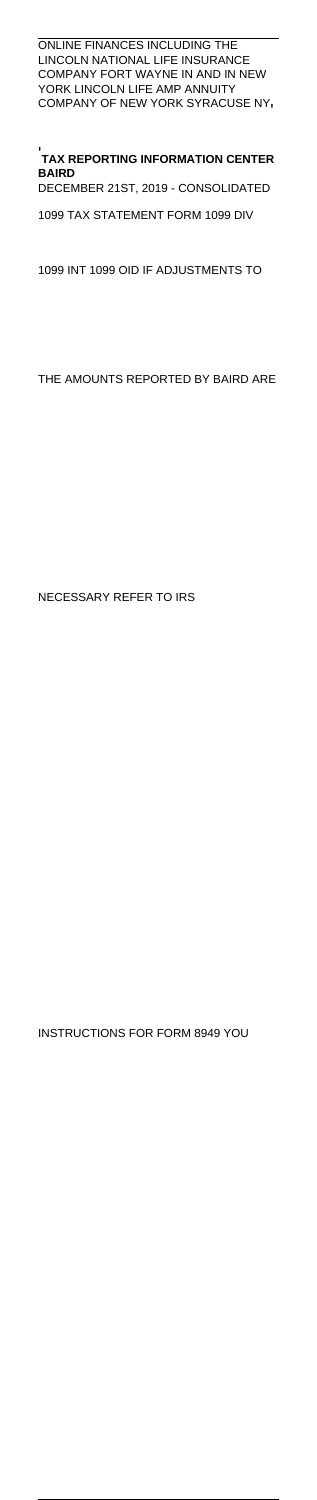REPORTING RULES AND BE ABLE TO VERIFY THE DIFFERENCES' '**Welcome to BNY Mellon Investment Management** December 21st, 2019 - Alcentra is a specialist asset management firm focused on sub investment grade corporate credit that covers the spectrum of investment possibilities from Secured Loans and High Yield Bonds to Direct Lending amp Mezzanine Special Situations Structured Credit and Multi Strategy''**bny mellon the investments company for the world** december 26th, 2019 - bny

mellon is a global investments company dedicated to helping its clients manage and service their financial assets throughout the investment lifecycle'

### '**Nuveen**

December 24th, 2019 - Nuveen is a global investment manager that works in partnership with our clients to create outcome focused solutions to help them reach their goals for their financial future'

### '**Wells Fargo Asset Management**

December 26th, 2019 - Wells Fargo Asset Management provides the expertise strategies and portfolio solutions you need to achieve your investment goals Learn more about our capabilities'

'**retirement and iras fidelity investments** december 24th, 2019 - we offer a range of investment advisory solutions for rollover roth and traditional iras designed to fit your needs while these services do charge a fee you get the peace of mind knowing a team of professionals is keeping a close eye on the economy the markets and the investments in your account every day'

#### '**Tax Center**

December 25th, 2019 - 1099 B Tax Resources Cost Basis Reporting and FAQ Additional Tax Resources Direct Deposit Tax Refund Form 8937 Report of Organizational Actions Tax Forms FAQ Hartford Funds does not provide tax or legal advice Shareholders should consult their own tax advisor for additional information'

'**Financial Planning Mahopac Money** November 22nd, 2019 - Comprehensive financial planning is about building wealth through a process not a product Financial products are everywhere and simply putting money into an investment is not a gateway to getting rich nor a solution to your financial issues Comprehensive financial planning is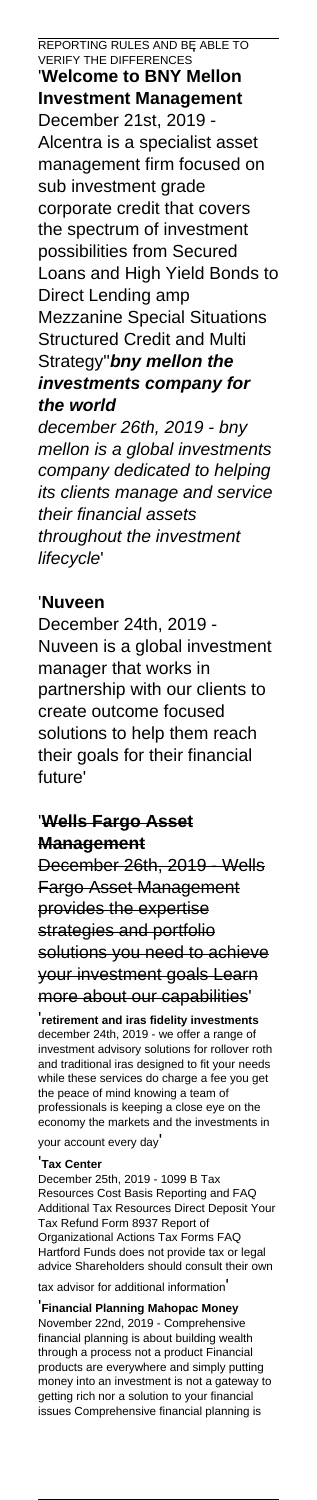holistic It is about more than  $\hat{a} \in \mathbb{C}$ emoney  $\hat{a} \in \mathbb{C}$ 

#### '**Form 485APOS SEC**

December 4th, 2019 - Cost basis reporting

does not apply to tax deferred or tax exempt

accounts such as IRAs or other retirement

accounts The requirement to report only the

gross proceeds from the redemption of mutual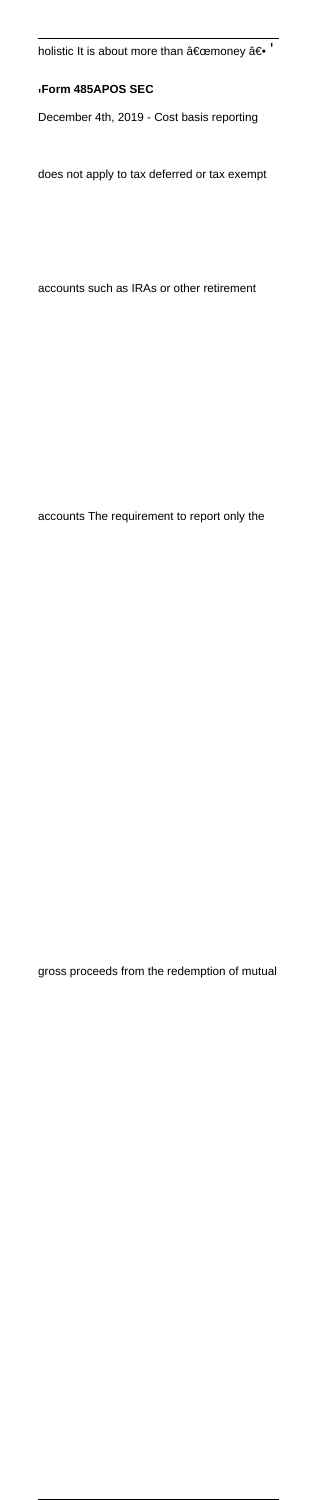'**Aberdeen Standard Investments** December 23rd, 2019 - Aberdeen Standard Investments is a leading global asset manager dedicated to creating long term value for our clients' '**AIRLINE TICKETS FLIGHTS AMP AIRFARE BOOK DIRECT OFFICIAL DECEMBER 26TH, 2019 - JETBLUE OFFERS FLIGHTS TO 90 DESTINATIONS WITH FREE INFLIGHT ENTERTAINMENT FREE BRAND NAME SNACKS AND DRINKS LOTS OF LEGROOM AND AWARD WINNING SERVICE**''**BAIRD WEALTH MANAGEMENT CAPITAL MARKETS PRIVATE EQUITY** DECEMBER 23RD, 2019 - BAIRD IS AN EMPLOYEE OWNED WEALTH MANAGEMENT CAPITAL MARKETS ASSET MANAGEMENT AND PRIVATE EQUITY FIRM LEVERAGING OUR DEEP EXPERTISE AND BROAD SKILLS WE RE DEDICATED TO PROVIDING THE BEST ADVICE AND SERVICE TO OUR INDIVIDUAL **CORPORATE** INSTITUTIONAL AND

# '**The Oakmark Funds Tax Information**

MUNICIPAL CLIENTS'

December 25th, 2019 - The Tax Status On Your Account May Be Listed As Exempt Certain Account Types Including Corporations Charitable Organizations IRAs And Pension Profit Sharing Plans May Be Exempt From Reporting Why Didn T I Receive Form 1099 R You May Not Have Received Form 1099 R Because You Did Not Redeem From Your IRA During The Prior Tax Year'

'**Personal Banking Solutions City National Bank** December 26th, 2019 - City National Bank We

provide personal checking and savings

accounts home mortgages personal loans and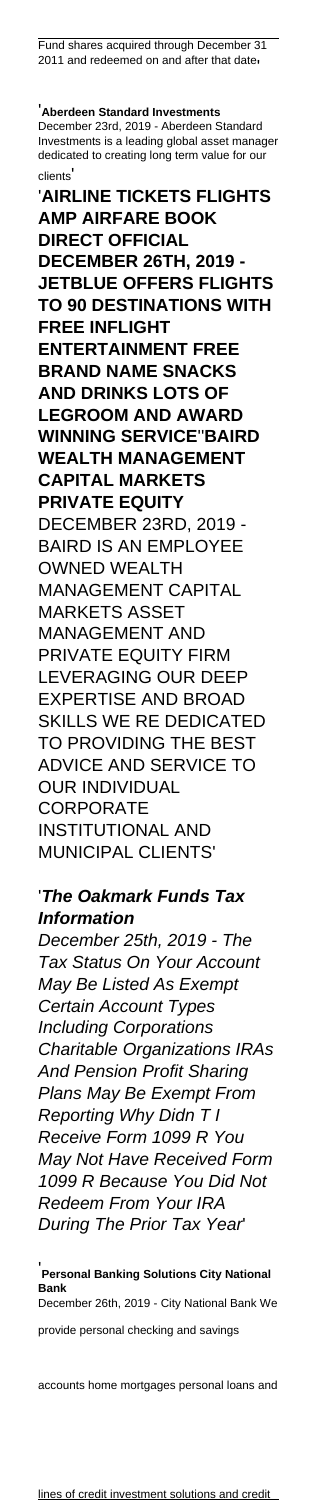card options for you and your family' '**new york state department of labor december 25th, 2019 - find safety and health license and certificate application forms new licensing requirements for mold contractors assessors and workers took effect on january 1 2016 mold program information state information data exchange system sides see info on using sides to respond to requests for information about separated employees**' '**Hospitals Clinics amp Doctors in IL UChicago Medicine** December 26th, 2019 - UChicago Medicine is an academic medical center that trains future leaders in medicine and research The answer that we got was you don t have to travel far You ve got the very very very best in your back yard''**patriotic sheet music to and print high quality** december 21st, 2019 patriotic sheet music to and print high quality for processing trees author victor n kasyanov oct 2012 sitemap popular random top powered by tcpdf www tcpdf org''**PRINCIPAL FUNDS** DECEMBER 23RD, 2019 - YOU SHOULD CONSULT WITH APPROPRIATE COUNSEL OR OTHER ADVISORS ON ALL MATTERS PERTAINING TO LEGAL TAX OR ACCOUNTING OBLIGATIONS AND REQUIREMENTS INVESTING INVOLVES RISK INCLUDING POSSIBLE LOSS OF PRINCIPAL PRINCIPAL FUNDS ARE DISTRIBUTED BY PRINCIPAL FUNDS DISTRIBUTOR INC ALPS DISTRIBUTORS INC IS THE DISTRIBUTOR OF THE PRINCIPAL ETFS''**Tax Center American Funds Capital Group December 20th, 2019 - Find all the resources you need for annual tax reporting including tax forms worksheets guides and FAQs Tax Form Schedule VIEW YOUR TAX FORMS If the mailing deadline falls on a weekend 1099 DIV Tax Resources Year End**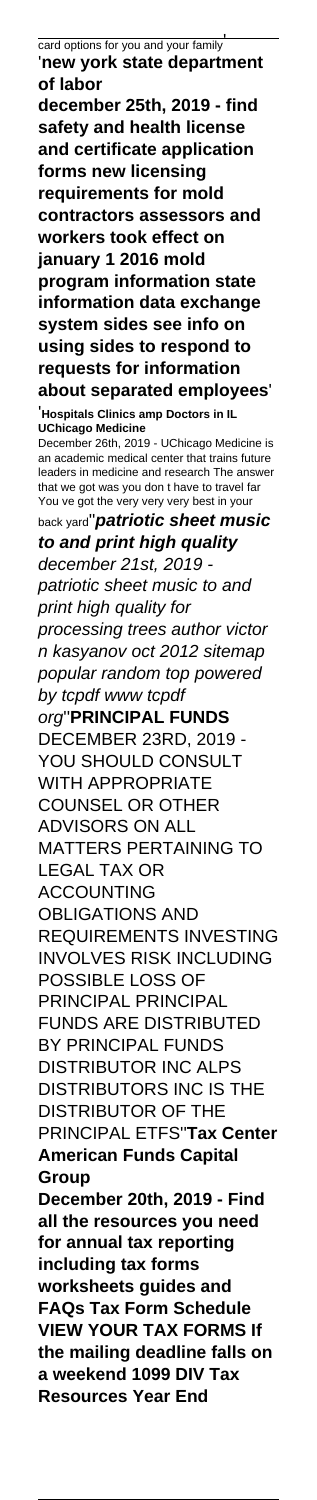**Distributions 2019 Year End Distributions Capital Gains Qualified Dividends and Return of Capital FAQ 1099 B Tax**"Scott Weiss CFP® **Mahopac Money**

November 17th, 2019 - Some Insurers Simply Have You Submit A Form Reporting The Death Of The Policyholder First And Then Follow Up By Mailing You Forms And Instructions For The Next Steps 6 Death Benefits Are Generally Paid Out Within 30 To 60 Days Of A Claim Presumably They Will Be Paid Out In A Lump Sum' '**1099 r account number**

**instructions Keyword Found Websites**

**September 26th, 2019 - 2018 Tax Form 1099 R Reporting Instructions Parnassus Cdn parnassus com 2018 Tax Form 1099 R Reporting Instructions Generally distributions from pensions annuities profit sharing and retirement plans including section 457 state and local government plans IRAs insurance contracts etc are reported to recipients on Form 1099 R Recipient s taxpayer identification number TIN**'

'**fidelity mutual fund tax information fidelity** march 3rd, 2015 - fidelity mutual fund tax information get tax information for domestic and international fidelity funds and other important notices such as corporate actions note this information is given for tax†• planning purposes and may not be accurate for tax reporting please use the tax form statements fidelity mails early in the year to prepare your tax returns' '**TAX CENTER PGIM INVESTMENTS** DECEMBER 26TH, 2019 - MAILINGS OF

TAX FORMS 1099 R AND 1099 Q

FEBRUARY 18TH MAILINGS OF TAX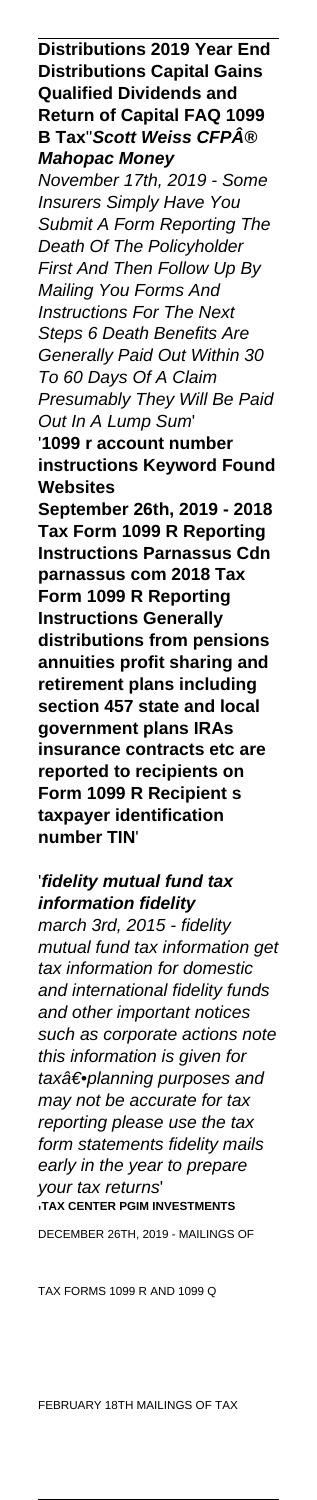FORMS 1099 B AND 1099 DIV APRIL 15TH LAST DAY TO ESTABLISH AND CONTRIBUTE TO A 2019 TRADITIONAL IRA ROTH IRA OR COVERDELL EDUCATION SAVINGS ACCOUNT LAST DAY TO FILE FEDERAL TAX RETURN WITHOUT EXTENSIONS''**new tax law**

**here's what you should know charles schwab december 18th, 2017 - the tax cuts and jobs act tcja of 2017 was one of the most sweeping tax code overhauls in decades the majority of its provisions kicked in january 1 2018 and most of the changes will expire at the end of 2025 unless congress extends them**'

'**Tax Center Ivy Investments** December 24th, 2019 - The tax center provides information that may aid you in preparing for the upcoming tax reporting season In this section you will find a list of the tax information you may receive along with the expected mail dates and other special tax requirements'

'**account service forms ameriprise financial** december 23rd, 2019 account service forms all forms are available in pdf format one account check stop payment form 112606 outgoing annuity tax qualified transfer or direct rollover from riversource life insurance company investment products made available through ameriprise financial are not federally or fdic insured are not deposits or obligations'

## '**Tax Center Vanguard Advisors**

**December 25th, 2019 - Your source for important tax information on all Vanguard investment products**''**tax center wells fargo** december 26th, 2019 - the wells fargo tax center and all information provided here are intended as a convenient source of tax information this information is general in nature is not complete and may not apply to your specific situation you should consult your own tax advisor regarding your tax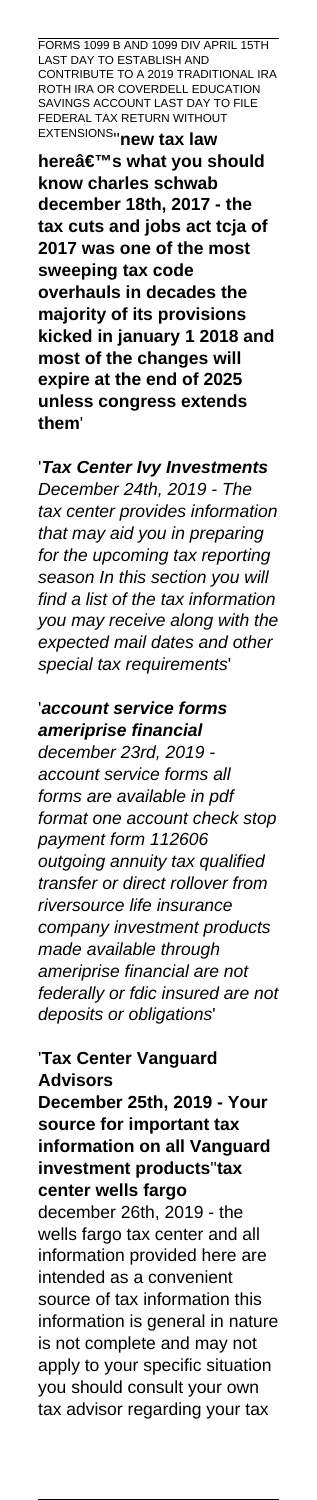needs' '**2017 PIMCO Tax Information** November 24th, 2019 - PIMCO Tax Form Summary Tax Form Description 1099 DIV Reports Dividend And Capital Gain Distributions From Your PIMCO Funds Excluding Retirement Plan Accounts Tax Exempt Income Dividends Paid By Certain PIMCO Municipal And Tax Managed Funds Are Reported In Box 10 Of Your 1099 DIV Any Private Activity Bond Interest Which May Be Subject To The''**TAX INFORMATION FORMS AND APPLICATIONS NUVEEN** DECEMBER 25TH, 2019 - ACCESS TAX INFORMATION INCLUDING CLOSED END FUND MUTUAL FUND AND EXCHANGE TRADED FUND FORMS COST BASIS REPORTING AND REPORTING FOR CORPORATE ACTIONS AFFECTING STOCK BASIS MORNINGSTAR TOOLS FOR ADVISORS COMPARE OR ANALYZE A GROUP OF FUNDS BY USING THE PLUS BUTTON''**2016 Instructions for Form 1099 K PDF documents** December 5th, 2019 - Instructions for 2016 sales use and withholding taxes annual return form 5081 important this is a return for sales tax use tax and or withholding tax if the taxpayer inserts a zero on or leaves blank any line for reporting sales tax use tax or' '**mainstay investments** december 23rd, 2019 mainstay investments offers access to institutional money management through mutual funds and separately managed accounts get to know our investment boutiques''**TAX FILING INFORMATION FOR YOUR VANGUARD ACCOUNTS VANGUARD** DECEMBER 26TH, 2019 - 2019 TAX FORM SCHEDULE KNOW WHERE TO GET THEM SEE YOUR FORMS HERE ONCE THEY VE BEEN POSTED ONLINE FOR YOU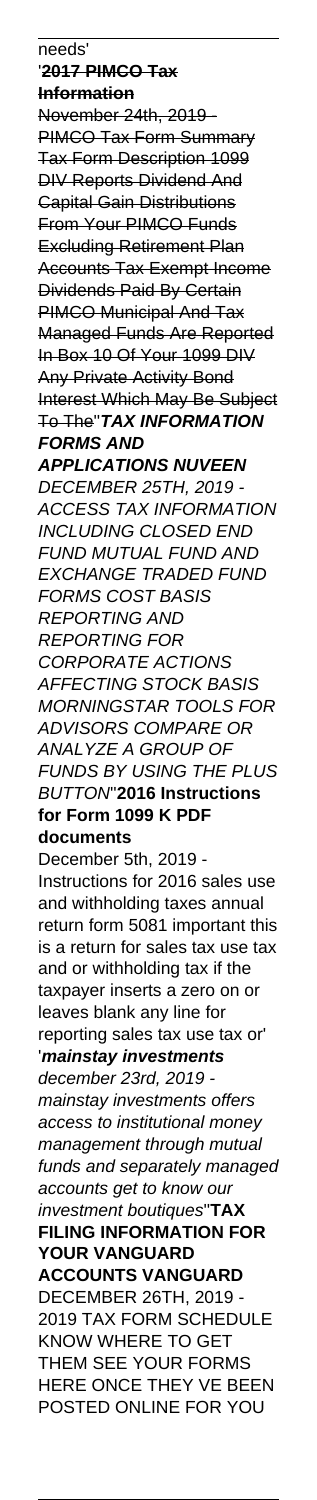VISIT YOUR PERSONAL TAX CENTER WHERE TO FIND **OTHER USEFUL TAX** INFORMATION

UNDERSTAND COST BASIS REPORTING NEWS AMP UPDATES LEARN WHAT TO DO IF YOU CONTRIBUTE TOO MUCH''**1099 R Form Instructions Keyword Found Websites Listing**

**October 19th, 2019 - 2018 Tax Form 1099 R Reporting Instructions Parnassus Cdn Parnassus Com 2018 Tax Form 1099 R Reporting Instructions Generally Distributions From Pensions Annuities Profit Sharing And Retirement Plans Including Section 457 State And Local Government Plans IRAs Insurance Contracts Etc Are Reported To Recipients On Form 1099 R Recipient S Taxpayer Identification Number TIN**'

'**tax time resources schwab** january 1st, 1970 - on this page you'II find tips to make tax time a little smoother plus important information about tax law changes that may affect your investment and tax planning decisions your schwab 1099 composite and year end summary tax report will be delivered online or mailed out on the dates below do'

# '**HOME PAGE CAPITAL GROUP**

**DECEMBER 23RD, 2019 - INVESTMENTS ARE NOT FDIC INSURED NOR ARE THEY DEPOSITS OF OR GUARANTEED BY A BANK OR ANY OTHER ENTITY SO THEY MAY LOSE VALUE INVESTORS SHOULD CAREFULLY CONSIDER INVESTMENT OBJECTIVES RISKS CHARGES AND EXPENSES**' '**dodge amp cox funds general information amp tax guides december 22nd, 2019 - if you use turbotax**  $\hat{A}$ **® tax preparation software you will be able to import your dodge amp cox funds tax**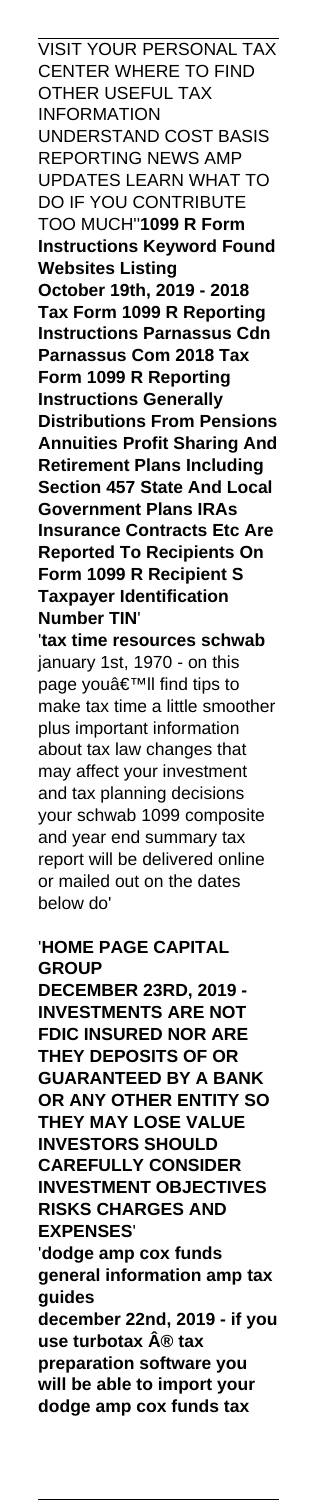**form information including forms 1099 div 1099 b and 1099 r generally after january 31 to import the information into turbotax ® software navigate to the 1099 import section within the federal taxes section of the program**''**Morningstar Empowering Investor Success**

December 25th, 2019 - Our independent research ratings and tools are helping people across the investing ecosystem write their own financial futures'

### '**Annuity amp Life Insurance Solutions Brighthouse Financial**

December 25th, 2019 - Brighthouse Financial Inc and its subsidiaries did not consider any individual's circumstances in preparing this information Clients should seek advice from their tax legal and accounting advisors in addition to consulting with a financial professional In this material "advisor― or "financial advisor― means a financial'

# '**Eastern Spice Blackburn Pizzas Burgers Kebabs Curries**

December 11th, 2019 - Www Easternspiceblackburn Co Uk Library Index Experiment 10 Vinegar Analysis Pre Lab Answers Engine Diagram For A 1987 Sea Ray 1982 Honda Accord Engine Free Printable Tv Guide Student Exploration 3d Eclipse Answers Big Ideas Math Grade 7 Answers Geometry 7 2 Practice Answers 9th Std Science Guide Forest Products Journal Articles 1994 Acura''**Janus Henderson Investors United States** December 23rd, 2019 - You are now leaving our site and entering a website not operated by or affiliated with Janus Henderson Investors While we aim to point you to useful external websites we cannot be responsible for their content opinions advice or accuracy even if you utilise the services on the linked site to invest in our products'

# '**Dividend Distributions T Rowe Price**

December 23rd, 2019 - Throughout The Year Dividend And Capital Gains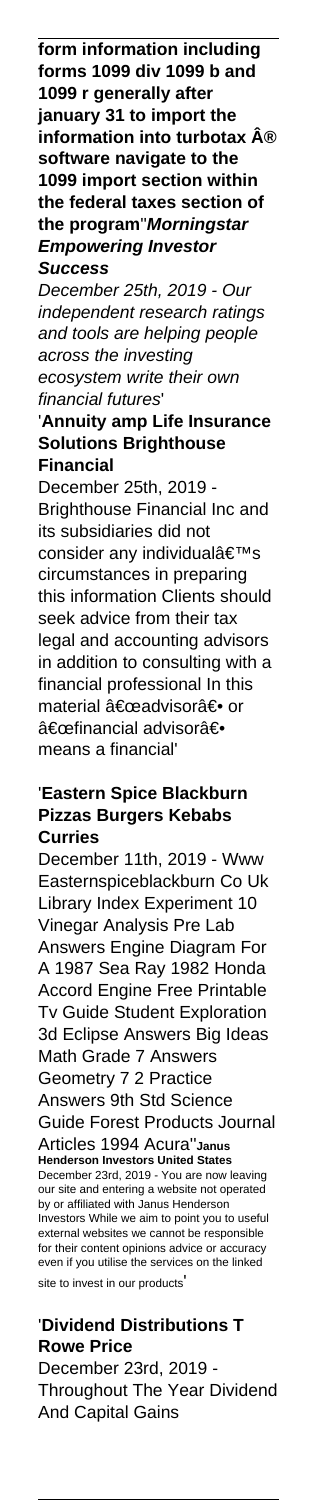Distributions Are Declared And Paid For Selected T Rowe Price Funds Find Dividend And Capital Gains Distribution Information For The Current Tax Year And When Relevant Previous Tax Years'

'**Mutual Fund Amp ETF Research Zacks Investment Research** December 27th, 2019 - ETFs Amp Tax

Efficiency What Investors Need To Know

More ETF Resources Zacks ETF Rank Guide

We View ETFs Primarily As Instruments For

Asset Allocation Purposes As Such A

Rigorous Recommendation Scheme Will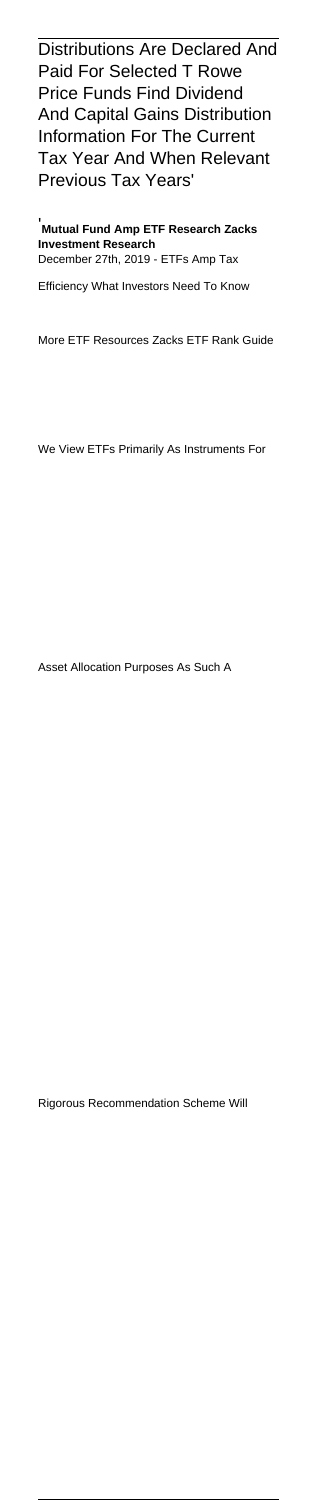Underlying Industry Or Asset Class With The Specific Attributes Of The Individual<br>ETF**\_Form ADV provided in** December 26th, 2019 - exempt reporting

adviser must file the form See 17 C F R §

275 203 1 and 204 4 By accepting a form

however the SEC does not make a finding

that it has been completed or submitted

correctly The form is filed annually by every